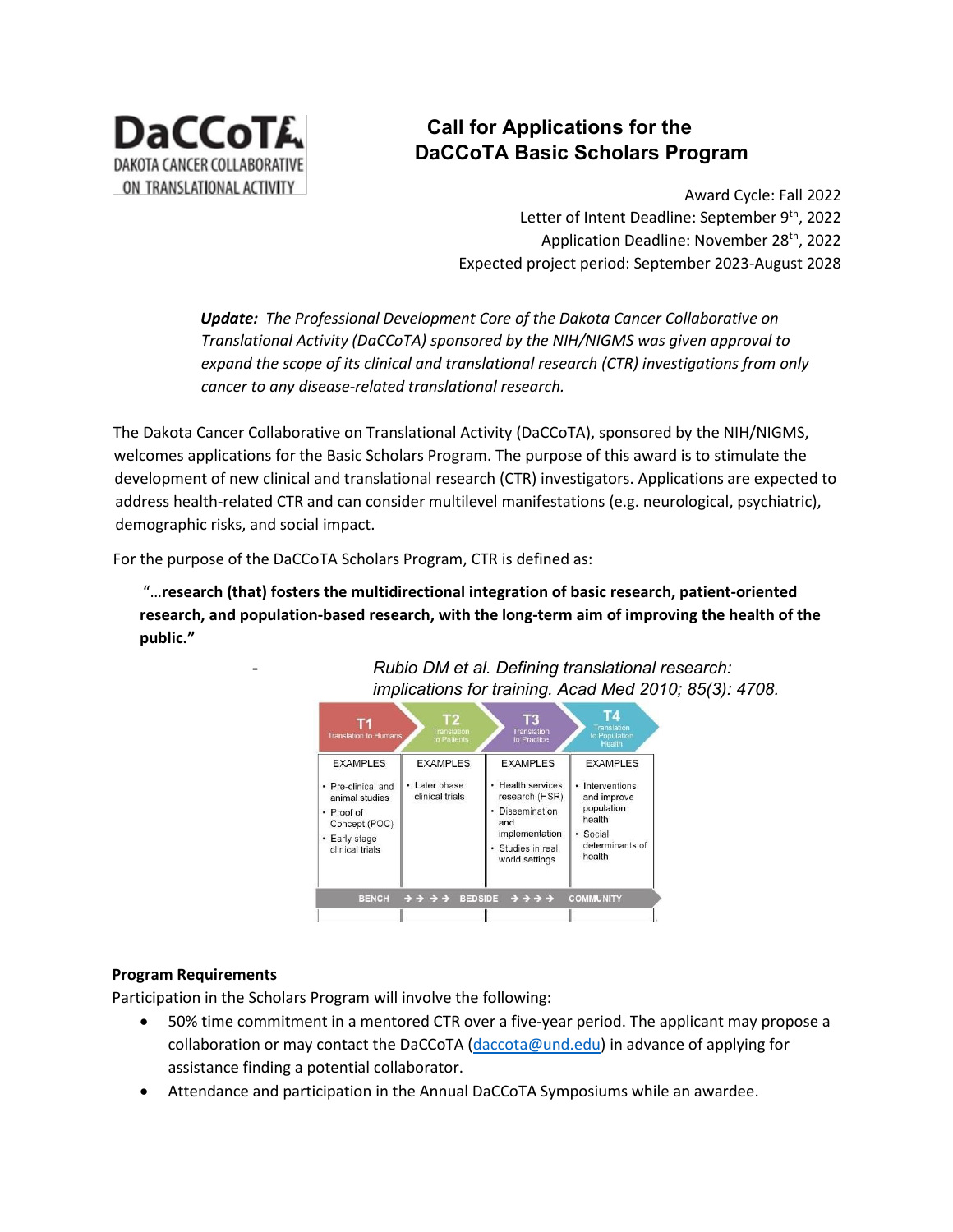- Complete the DaCCoTA Scholars curriculum
	- [\(https://med.und.edu/daccota/\\_files/pdfs/daccota\\_curriculum.pdf\).](https://med.und.edu/daccota/_files/pdfs/daccota_curriculum.pdf)
- Submission of an annual productivity report and consent for longitudinal evaluation for reporting DaCCoTA success to NIH.

#### **Eligibility**

- Terminal degree of MD, PhD, or equivalent (e.g. PharmD, OT, PT, NP). If there are questions about qualifications, please contact the core director [\(Lee.Baugh@usd.edu\)](mailto:Lee.Baugh@usd.edu).
- No current or prior support from an R01 or equivalent.
- No current project funding (PI role) through an NIH IDeA program (e.g., COBRE, INBRE, DaCCoTA, etc.)
- A focused area of relevant CTR or basic science investigation.
- Demonstrated success in conducting mentored or independent research.
- Early track record of publication.
- Eligibility to apply for NIH funds (i.e., US citizen or permanent resident).

### **Application Process**

- Applicants must register as DaCCoTA participants in the DaCCoTA Pathfinder web portal [\(https://pathfinder.med.und.edu/\).](https://pathfinder.med.und.edu/)
- Applicants must consult the [Professional Development Core](https://med.und.edu/daccota/professional-development-core.html) [wel](https://med.und.edu/daccota/professional-development-core.html)l in advance of application submission for assistance with project development.
- Applicants must also consult with th[e Biostatistics, Epidemiology, and Research Design](https://med.und.edu/daccota/biostatistics-epidemiology-research-design-core.html)  [Core; th](https://med.und.edu/daccota/biostatistics-epidemiology-research-design-core.html)e [Community Engagement and Outreach Core; an](https://med.und.edu/daccota/community-engagement-outreach-core.html)d the [Clinical Research](https://med.und.edu/daccota/clinical-research-resources-facilities-core.html)  [Resources and](https://med.und.edu/daccota/clinical-research-resources-facilities-core.html) [Facilities Core](https://med.und.edu/daccota/clinical-research-resources-facilities-core.html) [pri](https://med.und.edu/daccota/clinical-research-resources-facilities-core.html)or to submitting their applications. You can contact these cores by logging into th[e Pathfinder Portal](https://pathfinder.med.und.edu/) [and](https://pathfinder.med.und.edu/) selecting the communication tab at the top of the page.
- Letters of Intent should be submitted as a single PDF document to [christian.buresh@usd.edu.](mailto:christian.buresh@usd.edu) Letters of Intent must include: 1). Study title 2). Study overview 3). Grant category targeted (e.g. Basic Scholars, CROP, or CES) 4). Identifying the clinician and non-clinician mentors.
- Letters of Intent must be accompanied by a list of pending, current, and previous grant funding received by the applicant. Each grant should be described by title, major goals, status of support, project number, name of PD/PI, source of support, primary place of performance, project/proposal start and end date, total award amount, and person months (academic, calendar, summer) allocated per budget period
- All proposals must have completed internal approval at their respective institutions.
- Applications should be submitted as a single PDF document via the DaCCoTA Pathfinder web portal. Select the proposals tab at the top of the page and upload completed application.

#### **Application Deadlines & Required Materials**

Letters of intent (1-page maximum) are due September  $9<sup>th</sup>$ , 2022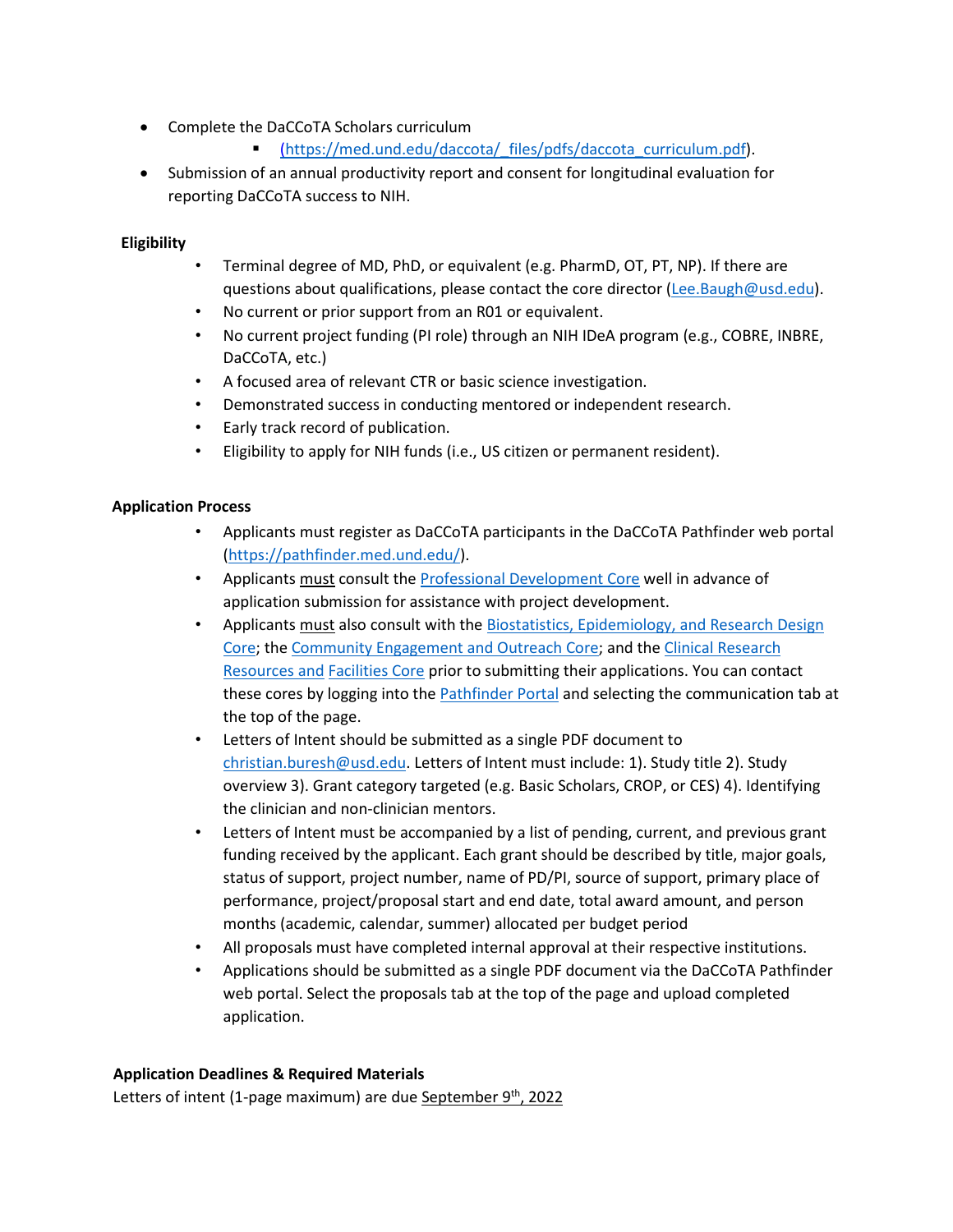Full applications invited from selected letters of intent are due November 28<sup>th</sup>, 2022, and should include the following:

- Face page (PHS398 Form Page 1 signed by institutional signing official, PHS398 forms are available at [https://grants.nih.gov/grants/funding/phs398/phs398.html\).](https://grants.nih.gov/grants/funding/phs398/phs398.html) Instructions for the PHS398 forms are available a[t U.S. DHHS Public Health Service Grant Application](https://grants.nih.gov/grants/funding/phs398/phs398.pdf)  [\(PHS 398\) \(nih.gov\).](https://grants.nih.gov/grants/funding/phs398/phs398.pdf)
	- o Project Summary (PHS398 Form Page 2)
	- o Relevance (no more than two or three sentences describing the relevance of this research to North and South Dakota and the research community.
- Research Plan (follow NIH guidelines for an R21 mechanism format):

o Specific Aims (1-page limit) o Research Strategy (6-page limit) o References (no page limit)

- Personal Narrative (3-page limit) with the following elements:
	- o Describe your motivation and commitment for becoming an independently funded investigator.
	- o Identify potential mentor(s) with their area(s) of expertise.
	- $\circ$  A plan for career development. Include role for mentors in the plan, timeline, and milestones.
	- $\circ$  Describe your past experience(s) in CTR and how you would benefit from additional training; Identify gaps in training or career development that you would like addressed through further training.
- Personal Learning Network (2-page limit

During your participation as a Basic Scholars awardee, you'll be asked to construct a personal learning network (PLN), which is a network of people, organizations, and publications from which you'll receive continuing support during your participation in and following your graduation from the Basic Scholars program. The Professional Development Core and the DaCCoTA believe that overall success in research is based on engagement within the interdisciplinary scientific community.

You'll describe your current PLN by answering the following questions:

- o If you need advice or support in your research, whom do you ask first?
- o When it comes to reading peer-reviewed literature, what are your habits e.g

how often do you read? What do you read? What would you like to read more of?

o How do you learn about developments in your field?

You'll describe what you'd like your PLN to become by answering the following questions:

- o In your field, whom do you wish to become better acquainted with?
- o What organizations do you wish to better acquainted with?

o What will your engagement look like with peer-reviewed literature in the future?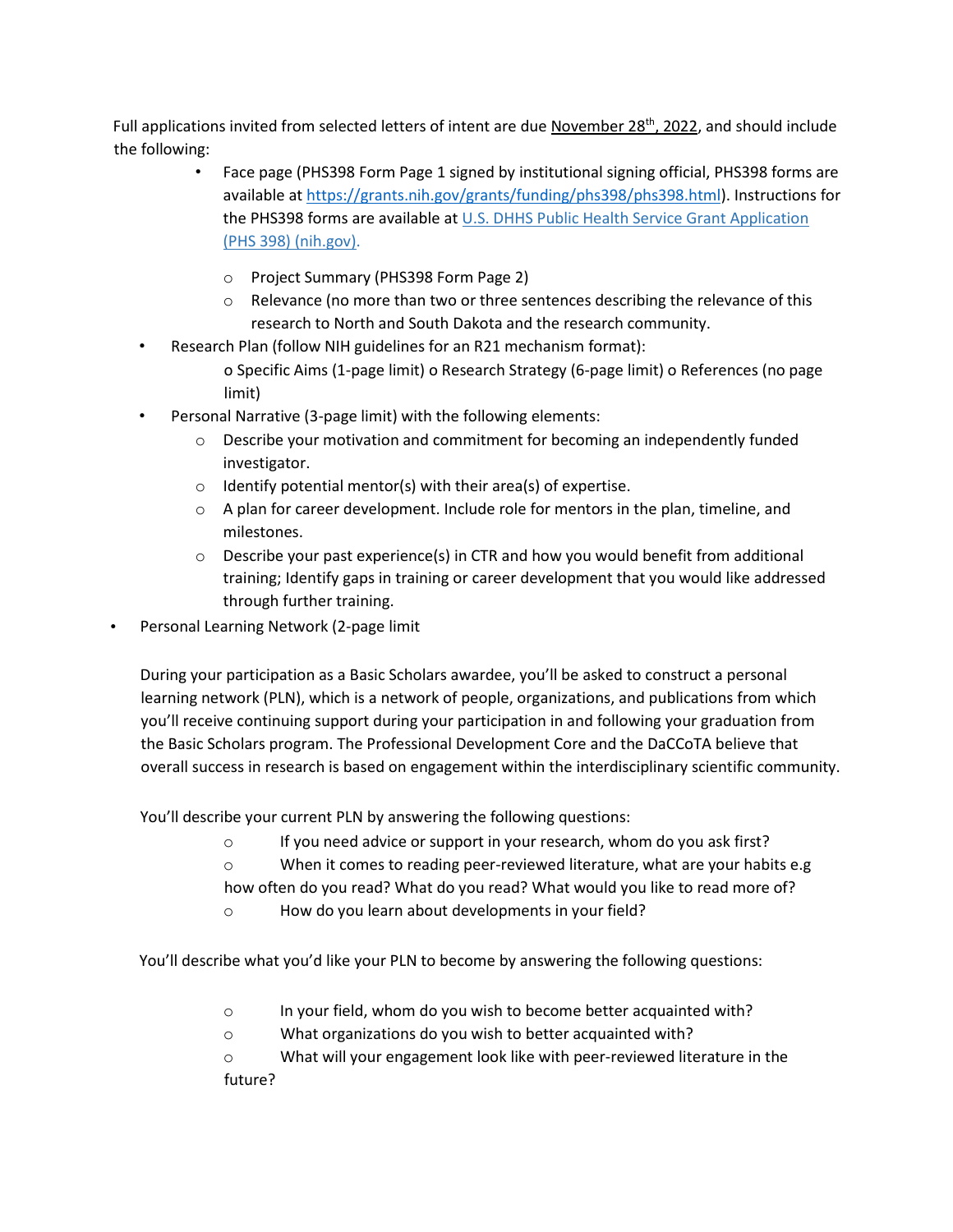After all these questions are answered, the PDC will construct a visual representation of your PLN and work with you to expand it to fit your needs to support you. Expansion will consist of alerts on conferences, meeting opportunities with experienced researchers in your field, and expanding means of engagement in your field (e.g. social media, blogging, vlogging, conferences attendance, etc.).

- Full Curriculum Vitae of Applicant
- NIH Biosketches: Include for all collaborators, mentors, and other significant contributors.
- Letters of Collaboration and Support:
	- $\circ$  Letters from the proposed mentors indicating willingness to play this role and how s/he will assist with the development plan. The mentor should have a history of funding and not be the immediate supervisor (Division Chief, Chair, Dean, or someone you have previously published with). Scholars should have a defined area of research independent from any proposed mentor.
	- $\circ$  Letters of support from mentors' and collaborators' supervisor(s) stating that they are approved to work on the project and can dedicate their time towards it
	- $\circ$  Two letters of recommendation, one from inside and one from outside your current institution. One can be from the mentor(s).
	- $\circ$  A letter from the appropriate Division Chief, Department Chair and/or Dean confirming you can and will have 50% or more protected time for research, if selected, throughout the training period and that the institution will provide equivalent support in years four and five if independent extramural funding has not been achieved.
		- • Continuous support will be contingent on satisfactory progress as judged by the DaCCoTA Internal and External Advisory Committees and the Executive/Leadership Committee.
	- $\circ$  Letter of approval for the project from the Biostatistics, Epidemiology, and Research Design Core (BERDC), the Clinical Research Resources and Facilities Core (CRRFC), the Professional Development Core (PDC), and the Community Engagement and Outreach Core (CEOC).
- Statement of consent to have subsequent productivity tracked after application.
- Evidence for submission of Human Subjects and/or Animal Welfare, if applicable.
- Good Clinical Practice (GCP) certification and specific plans for data and safety monitoring, if applicable
- Budget and budget justification (PHS398 Form Pages 4 & 5). Assistance with budgeting is available at your institution's grant office.

## **Proposed Timeline:**

- **RFA Release Date:** August 29th, 2022
- Letter of Intent Deadline: September 9<sup>th</sup>, 2022
- Letter of Intent Acceptance/Decline: September 14<sup>th</sup>, 2022
- **Begin IRB Preparation:** September 14th, 2022